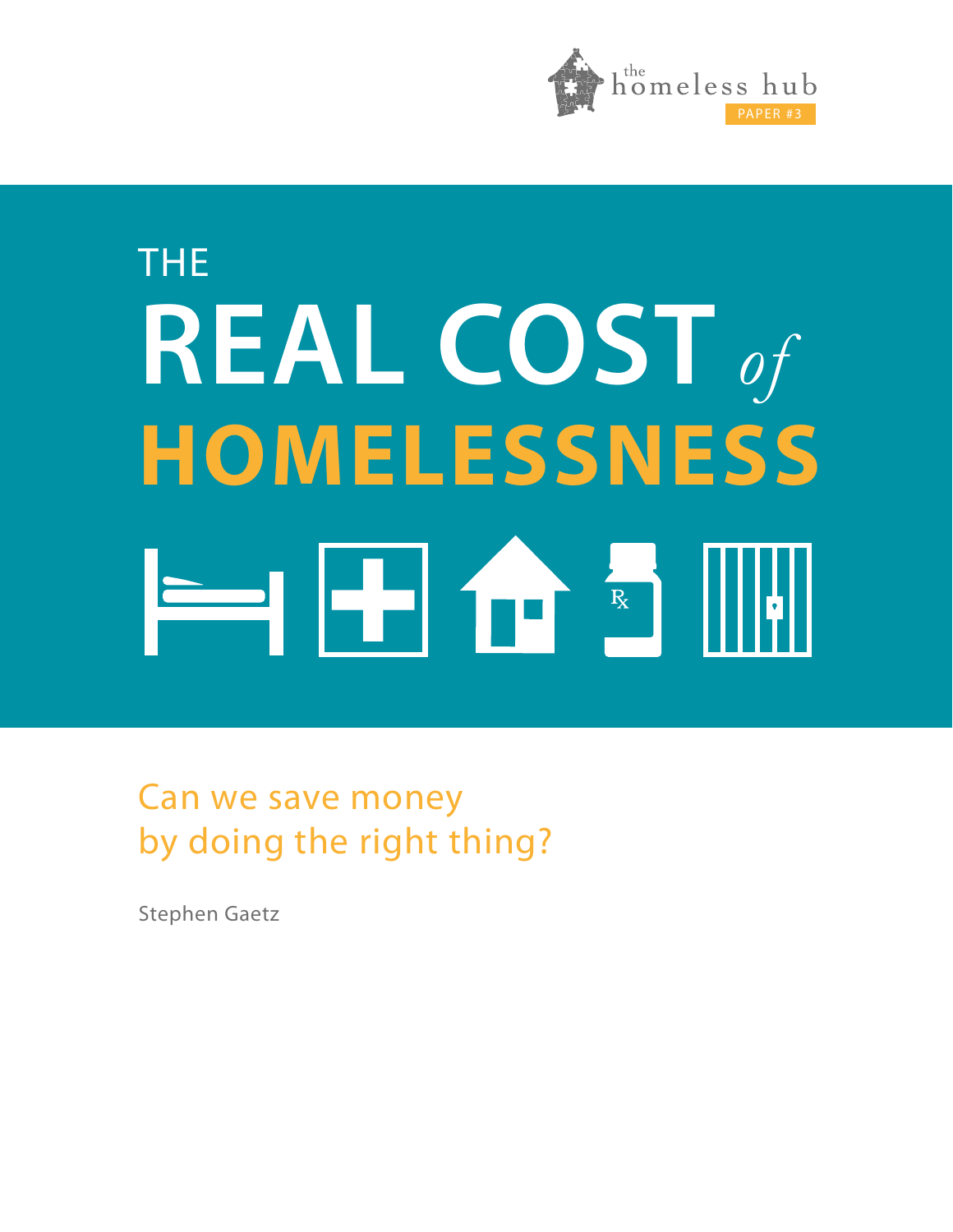# **The real cost of homelessness:**  Can we save money by doing the right thing?

**Stephen Gaetz**



© 2012 Canadian Homelessness Research Network Press.

The author's rights re this report are protected with a Creative Commons license that allows users to quote from, link to, copy, transmit and distribute for non-commercial purposes, provided they attribute it to the authors and to the report. The license does not allow users to alter, transform, or build upon the report. More details about this Creative Commons license can be viewed at not allow asers to arter, mansionin, or balla apont the research interest.



#### How to cite this document:

Gaetz, Stephen (2012): The Real Cost of Homelessness: Can We Save Money by Doing the Right Thing? Toronto: Canadian Homelessness Research Network Press. Gaelz, Stephen (2012

The Homeless Hub (**www.homelesshub.ca**) is a web-based research library and resource centre, supported by the Canadian Homelessness Research Network.

**The Homeless Hub Paper Series** is a Canadian Homelessness Research Network initiative to highlight the work of top Canadian researchers on homelessness. The goal of the Paper Series is to take homelessness research and relevant policy findings to new audiences. Reports in this Paper Series constitute secondary research, involving summary, collation and/or synthesis of existing research. For more information visit **www.homelesshub.ca**.

The views and interpretations offered by the author(s) do not necessarily reflect those of the Canadian Homelessness Research Network or its funders.



*Layout & design by: Steph Vasko*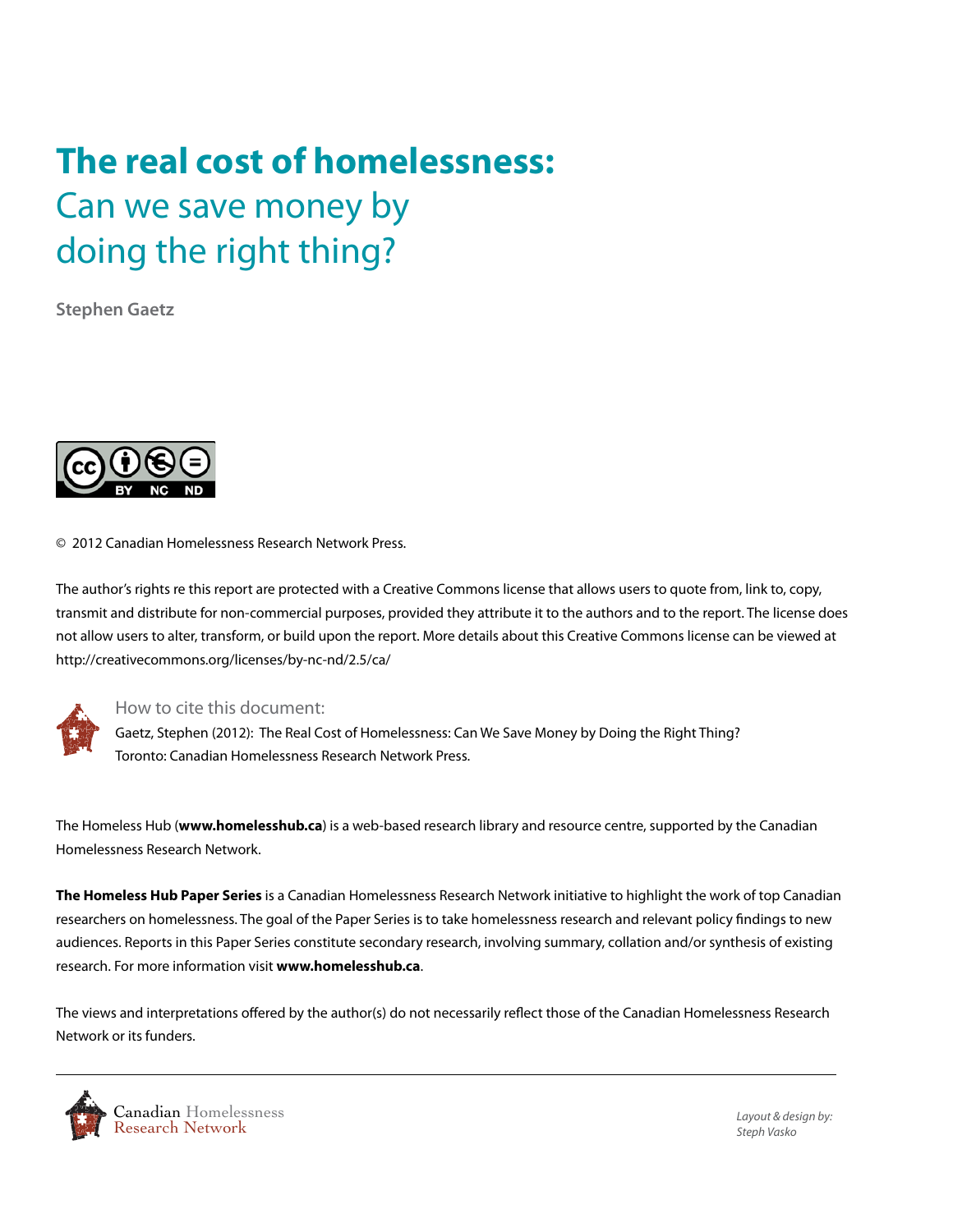# **The real cost of homelessness:**  Can we save money by doing the right thing?

IN RECENT YEARS, many have argued that our current response to homelessness – one that relies heavily on the provision of emergency services – is a very expensive way of responding to a seemingly intractable problem. What happens if we shift our energy from managing the problem – a problem that is clearly the result of economic and policy changes that have occurred over the past few decades – to actually trying to end homelessness? We know this can be done, and also that it is the right thing to do. Some will say that we cannot afford this – but it is worth asking: does our current approach actually save us any money, or is it cheaper to address the root causes of homelessness? That is, is it more cost effective to house people and / or prevent them from becoming homeless in the first place, than to let people languish in a state of homelessness, relying on emergency shelters and day programs? That is a policy question that is worth addressing.

*"[T]axpayers funded a decade of relative inaction on homelessness that cost nearly \$50 billion."*  (Laird, 2007) This is not a new question. A 2006 article by Malcolm Gladwell in the New Yorker entitled "Million Dollar Murray" sparked public debate by raising some important questions. In that article, Gladwell chronicled the experience of a man named Murray who lived on the streets of Reno, Nevada. Gladwell calculated that the cost of Murray's time spent in prison, his stays in homeless shelters, his visits to emergency rooms and his stays in hospital added up to over a million dollars in ten years – the implication being that when people *think* we can get away with responding to homelessness 'on the cheap', it actually costs all of us quite a lot. The article is important in that it highlights the real cost of our current response to homelessness and has inspired communities and government officials to think differently

about how to address this important issues.

Lest we smugly believe this is an American story only, that with their high cost of health care and propensity to imprison people the costs quickly become inflated, it is worth pointing out that many of the same arguments have been made effectively in Canada. Studies have shown that investing in homelessness prevention costs less than it does to keep someone on the streets (National Council on Welfare, 2011). The argument is that if we shifted the focus to prevention and housing (with supports, if necessary), we would not only be responding appropriately and compassionately to a problem that harms individuals, families and communities, but we would also be saving money.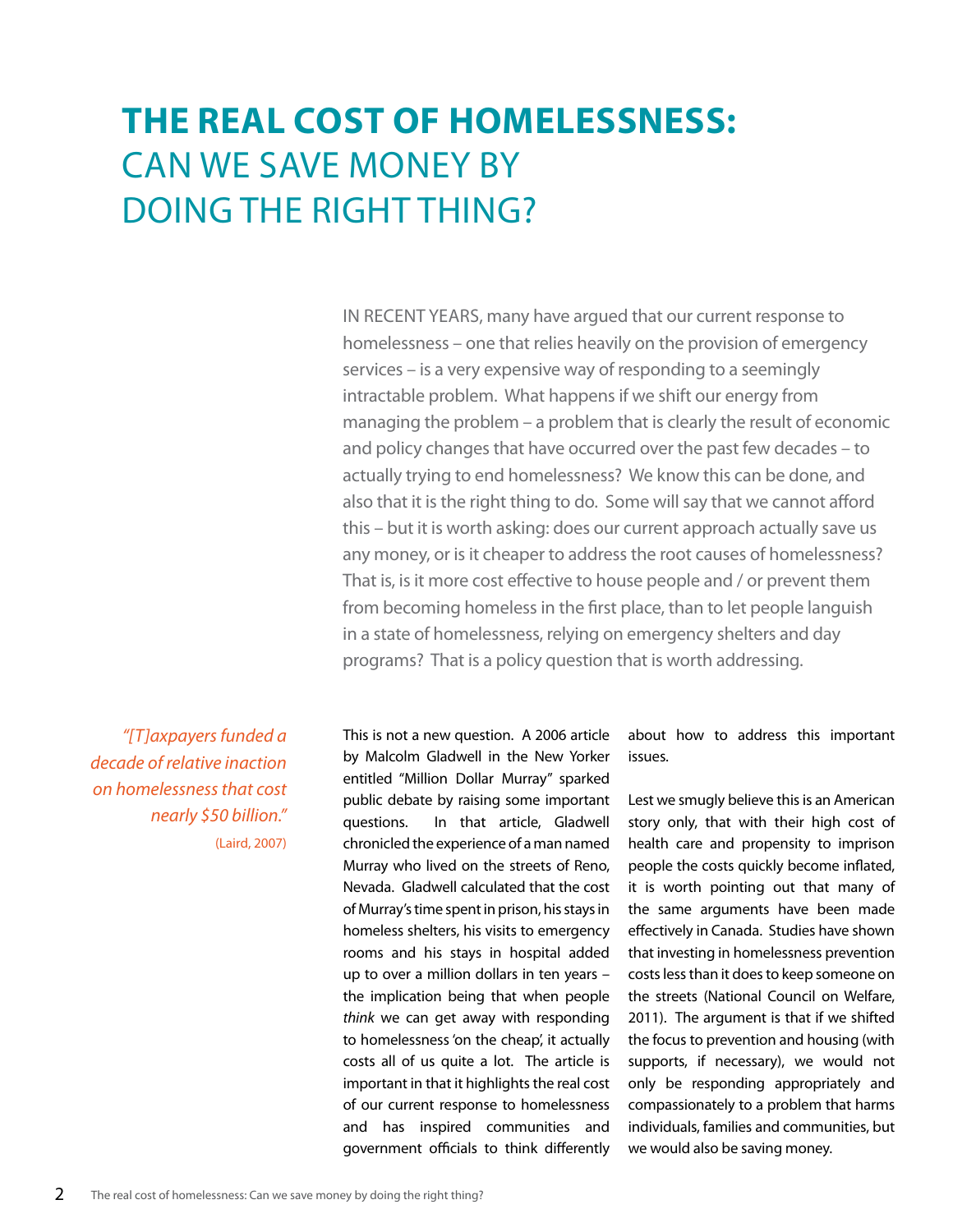#### TAXPAYER CONTRIBUTIONS (IN BILLIONS)



The cost of homelessness encompasses direct costs, including shelters and services, as well as indirect costs (which economists refer to as externalities), such as increased use of health services, policing and the criminal justice system, for instance. A recent report suggests that a conservative estimate of the annual cost of homelessness in Canada in 2007 was \$4.5 to 6 billion – this for community organizations, governments and non-profits to provide emergency services. Furthermore, the report argued that: *"between 1993 and 2004, Canadian taxpayers spent an estimated \$49.5 billion maintaining the status quo on the homeless problem in Canada"* (Laird, 2007a). At the time, Laird pointed out that this amount was greater than what the Federal government was spending on international development (\$4.1 billion) or on annual debt reduction (\$3 billion), and that the amount was comparable to the \$4.35 billion 2006 GST tax cut (Laird, 2007b).

Does this expenditure make sense? *Is there another way to address homelessness*  in **Canada?** Can ending homelessness in fact save money? While this is a good question, it is important to state up front that there are strong reasons to move towards ending homelessness beyond merely the cost benefit; that in a wealthy country like Canada, it is unacceptable that individuals and families remain mired in extreme poverty, and there is a moral and social imperative to reduce inequities in our society.

Nevertheless, whether one likes it or not, people do want to know about, or talk about the cost of policy responses. And assessing the cost of homelessness is important, because it can provide a strong argument for doing things *differently*, especially at a time when governments must rely on reduced revenue to carry out their work, and community-based services face greater demand to demonstrate a social return on investment.

So what does the research say? This report summarizes what we know about the cost of addressing homelessness by looking at key literature from Canada and the United States. What becomes clear is that the status quo is actually really expensive. It may seem counter intuitive to suggest that it is cheaper and more cost effective to provide people who experience homelessness with the housing and supports they need, rather than simply provide them with emergency supports through shelters and soup kitchens. However, the research reviewed here indicates that this is actually the case. The best social and economic policies should be based on research and evidence, and in this case, the evidence points to the fact that if we do things differently, we not only achieve better social outcomes, but we also save money.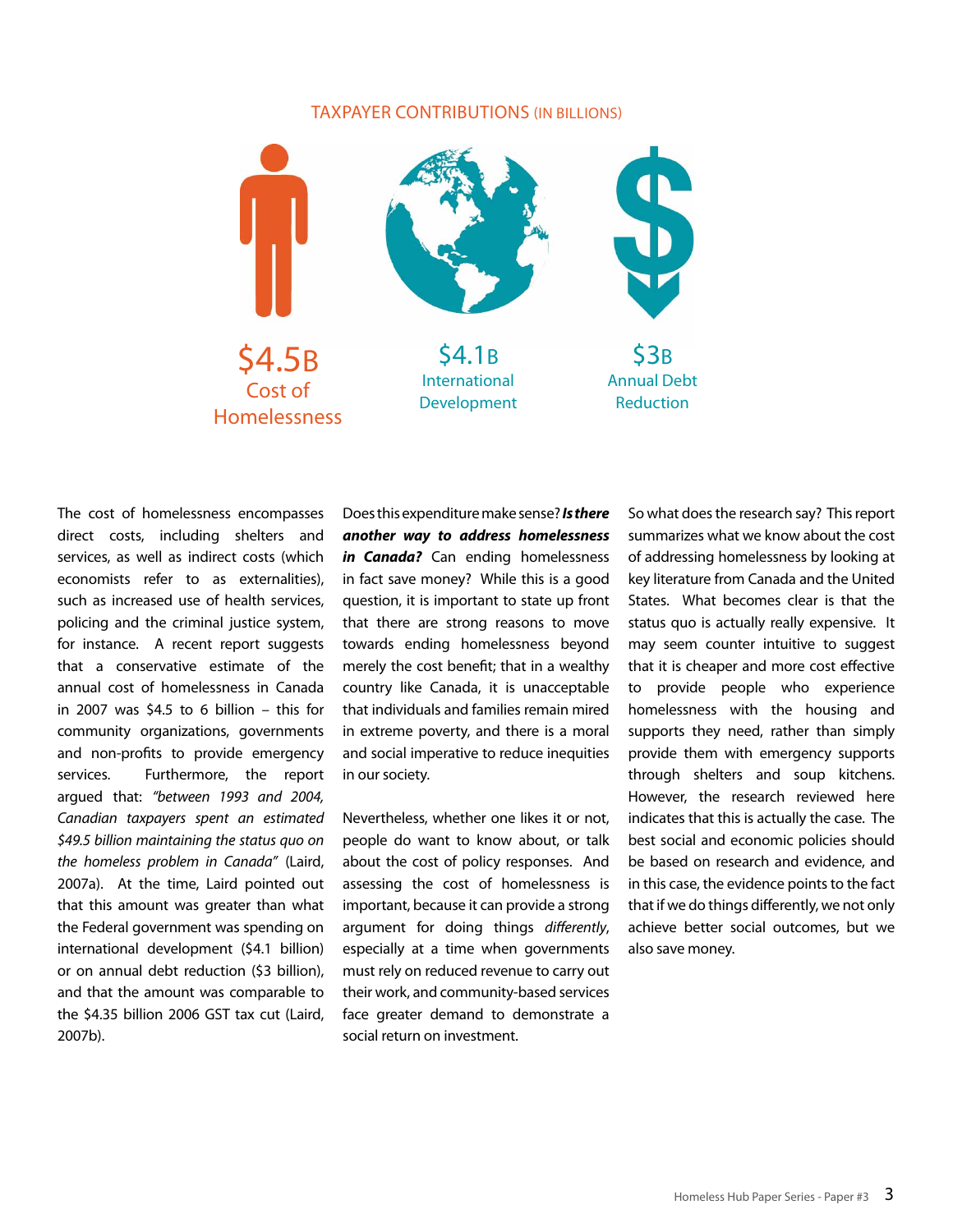## Relying on **emergency services** is expensive



When homelessness emerges as a 'problem', as it did in Canada during the 1980s and '90s (Hulchanski et al., 2009; Gaetz, 2010), the first response is to expand emergency services. This includes, for the most part, emergency shelters<sup>1</sup>, day programs and soup kitchens. We do know that in spite of these supports, people who remain homeless for long periods of time see declines in their physical and mental health (Cheung & Hwang, 2004; Frankish et al., 2005; Hwang, 2001; Khandor & Mason, 2007; Kulik et al., 2011), and an increase in trauma and injury because of a lack of safety (Gaetz et al., 2010). All of these things can lead to higher rates of health care utilization. Finally, we need to consider that by keeping people in a state of homelessness, we often make homelessness more visible, which often results in calls for increased use of law enforcement to rid cities of the so-called nuisance of panhandlers and people sleeping on sidewalks or in parks.

In the United States, where there is a longer history of homelessness, researchers and policy makers have long had an interest in the service utilization costs of people who are homeless (Culhane et al, 2011; Culhane et al., 2007; Moore, 2006; Mondello et al., 2009; National Center on Family Homelessness, 2009; Flaming et al., 2009; Linkins et al., 2008; Perlman & Parvensky, 2006; Spellman et al., 2010; Holtgrave, 2007; Chandler & Spicer, 2002). Research by Wong et al. (2005), for instance, established that shelter costs for people who are homeless were much

higher than the rental costs of market rate housing.

There is also ample evidence from across Canada that demonstrates that investing in emergency services as a response to homelessness not only has a negative impact on health and well-being, but it is also expensive (Laird, 2007a; Eberle et al., 2001; Palermo et al., 2006; Shapcott, 2007; Pomeroy, 2005; 2008). A 2001 study in British Columbia indicated that it costs \$30,000 - \$40,000 annually to support one homeless person (Eberle et al., 2001), and a 2006 study in Halifax (Palermo et al., 2006) points out that investments in social housing would generate per person savings of 41 percent.

The cost of homelessness does not only accrue for our emergency shelters, soup kitchens and day programs, but also for the health care system and correction services; when evaluating whether it is cheaper to keep people in emergency services versus providing them with housing and the supports they need, this becomes an important part of the equation.

**<sup>1</sup>** The Canadian Definition of Homelessness (2012) defines emergency shelters as 'facilities designed to meet the immediate needs of people who are homeless: "Shelters typically have minimal eligibility criteria, offer shared sleeping facilities and amenities, and often expect clients to leave in the morning. These facilities may or may not offer food, clothing or other services."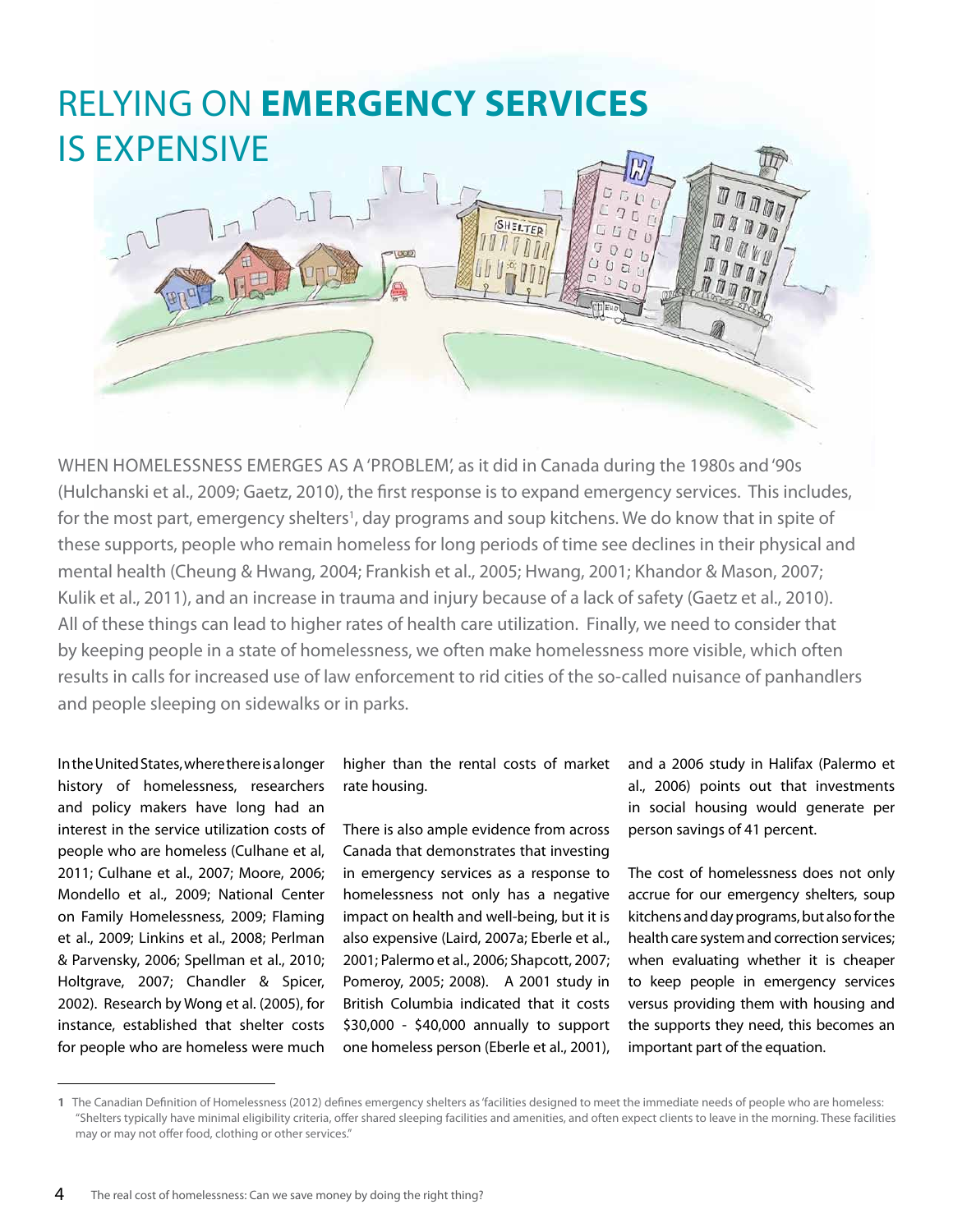In a review of the cost of homelessness in four cities, Pomeroy (2005) found that the annual basic costs per person were:

Institutional responses (prison/detention and psychiatric hospitals): **\$66,000 to \$120,000** 

Supportive and transitional housing: **\$13,000 to \$18,000** Emergency shelters (cross section of youth, men's women's, family and victims of violence): **\$13,000 to \$42,000**

Affordable housing without supports (singles and family): **\$5,000 to \$8,000**

Pomeroy argues that because people who are homeless are also more likely to be involved with the law and / or be high users of mental health services, these costs need to be calculated in any comparison of the cost of homelessness (shelters and services) versus providing people with housing and needed supports.

A more recent study of homeless people

with substance abuse and mental health issues in British Columbia argues that one homeless person costs the public system in excess of \$55,000 per year (Patterson et al., 2008). Alternately, if this same population was provided with adequate housing and supports, it is estimated that the cost per person would drop to \$37,000 per year, which would save the province approximately \$211 million

annually. Similarly, in the Wellesley Institute's Blueprint to End Homelessness (2007), Shapcott argues that the average monthly costs of housing people while they are homeless are \$1,932 for a shelter bed, \$4,333 for provincial jail, or \$10,900 for a hospital bed. Compare this with the average monthly cost to the City of Toronto for rent supplements (\$701) or social housing (\$199.92).

#### Average monthly cost of housing someone while homeless

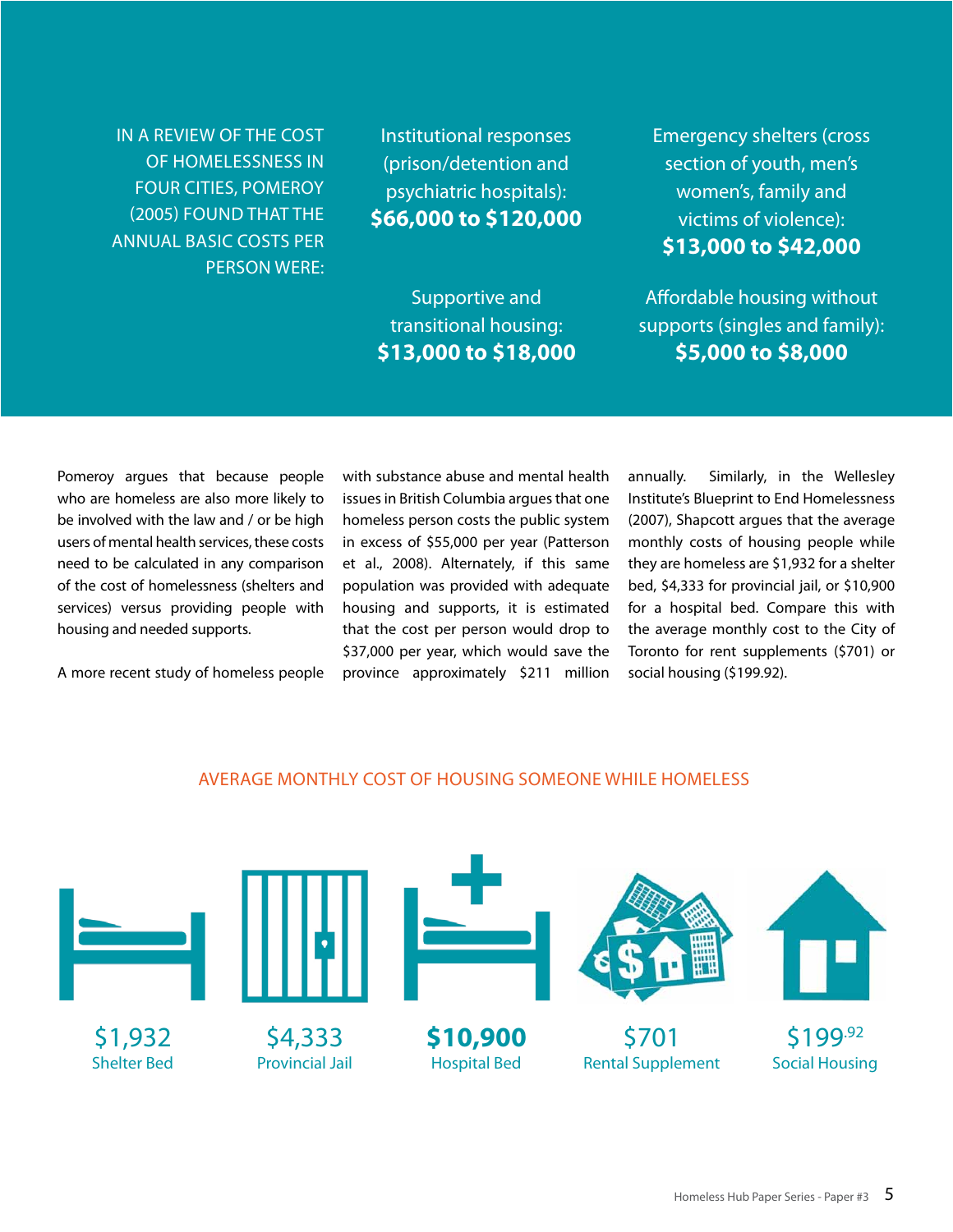# **Chronic homelessness** is expensive



Although the vast majority of people who experience homelessness do so for a relatively short period of time, there are those who find it much more challenging to get back into housing, or maintain it. Chronic homelessness, then, refers to episodes of homelessness that typically become more entrenched and ingrained in people's daily lives due to their long duration, which may be continuous or episodic. Those who are in this category are typically an older population who have experienced long‐term unemployment and are more likely to suffer from disabilities, mental and physical health problems, and addictions. People in this situation use a high level of emergency services and institutional supports.

Those who become entrenched in homelessness consequently suffer acute deterioration of health and as a result require more frequent and/or intense services or interventions, and often use significantly more health services. The Report on the Cost of Homelessness in the City of Calgary calculated the annual costs of supports (including health care, housing, emergency services) to be \$72,444 for people who are transiently homelessness, while the cost of chronic homelessness is \$134,642 per person (Calgary Homeless Foundation, 2008).

American research similarly shows that 20% of the homeless population that is defined as chronic account for 60% of total service costs (Poulin et al., 2010). They argue that supportive housing models are a much more cost effective option for chronically homeless people with serious mental illness and addictions, because the cost of housing is substantially offset by the reduced use of acute care services when people have stable housing and ongoing support.

 *"The annual costs of supports (including health care, housing, emergency services)*  [are caluclated] to be \$72,444 for people who are transiently homelessness, while the *cost of chronic homelessness is \$134,642 per person."* 

(Calgary Homeless Foundation, 2008)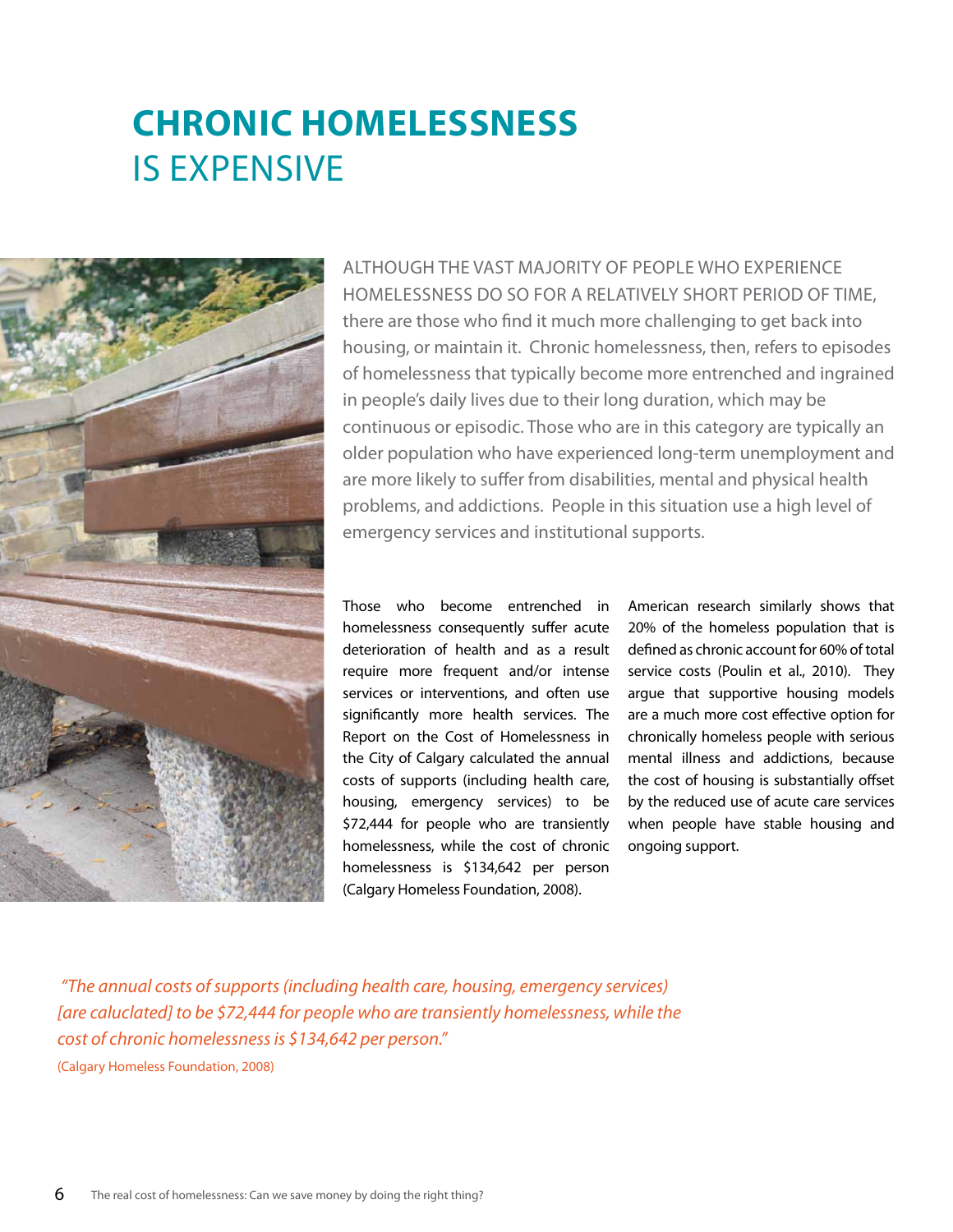# **Health costs** of homelessness



*"Homeless women and men do not have 'different' illnesses than the general population. However, their living circumstances and poverty affect their ability to cope with health problems."*

Ambrosio, et al. (1992) Street Health Report

A GROWING BODY OF RESEARCH across Canada and internationally sets out the devastating impact of homelessness (and insecure housing) on the health of people who directly experience it (Roy et aI., 2004; Frankish et al., 2005, 2009; Hwang et aI., 2001; Khandor & Mason, 2007; Kulik et al., 2011; Tarasuk et al., 2009). Homelessness incurs staggering health costs measured in terms of increased illness, use of health services and early death.

Research reveals a complex set of links between homelessness and health people who are homeless are poorly nourished, they are unable to get proper rest, when they get sick they are unable to engage in proper health practices (such as following a drug or treatment regime), they live in congregate settings and are exposed to communicable diseases, frequent moves and instability threaten their health, they are unable to maintain a healthy social network necessary for good health, they are vulnerable to a higher level of physical and sexual violence, inadequate social programs trap people in their homelessness, and a downward cycle of despair along with sleep deprivation can lead to chronic depression and serious mental health concerns.

Toronto's Street Health report (2007) concludes that homeless people do not suffer different illnesses compared to those who are properly housed, but that they experience a higher rate of a wide range of physical and mental health issues. Many homeless people also face significant barriers to accessing health services. As a result, people who are homeless are:

- • 29 times more likely to have **Hepatitis C**
- • 20 times more likely to have **epilepsy**
- • 5 times more likely to have **heart disease**
- • 4 times more likely to have **cancer**
- • 3.5 times more likely to have **asthma**
- • 3 times more likely to have arthritis or **rheumatism**

(Khandor & Mason, 2007)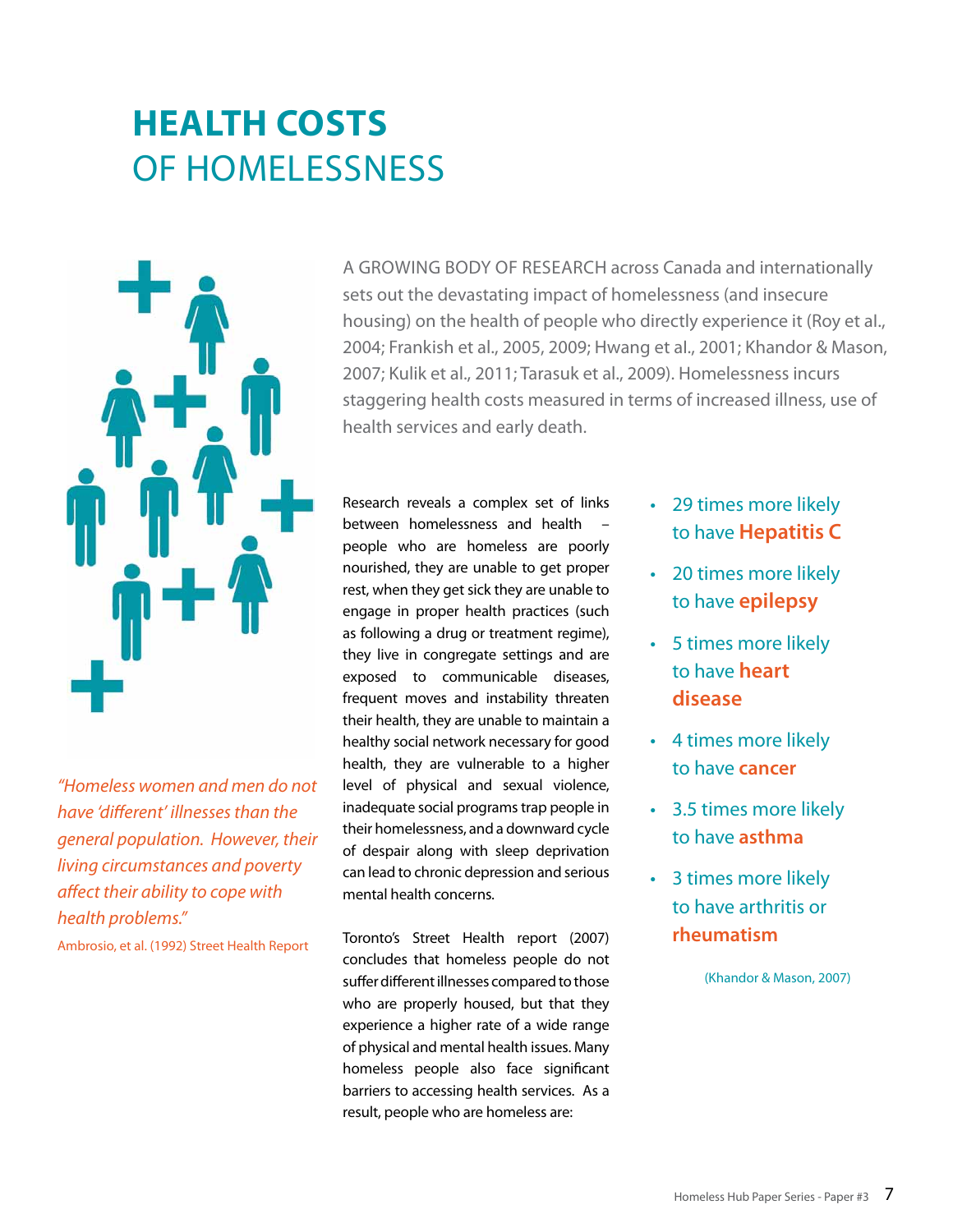*"Approximately 30% of those who are homeless suffer from mental illness, which may undermine their ability to obtain and/or maintain housing, income and other necessary supports"*  (Nelson et aI., 2007; CPHI, 2010)

Mortality rates are significantly higher among the homeless compared to the overall general population (Roy et al., 1998; Hwang, 2000). This increased mortality risk has an enormous cumulative effect over one's lifetime – in Canada, a typical 25‐year‐old man has a 64% chance of surviving to age 75, but a 25‐year‐old man at a homeless shelter only has a 27% chance of living to see his 75th birthday (Hulchanski et al., 2009).

Research by Hwang et al., (2008) reveals that the incidence of traumatic brain injury is much higher amongst the homeless population than the general public. Fifty-three percent had some kind of brain injury in the past, and 12% reported traumatic injury. The consequences of such injuries include an increased likelihood of seizures, mental health problems and addictions, as well as impairment in cognitive functioning.

Approximately 30% of those who are homeless suffer from mental illness, which may undermine their ability to obtain and/or maintain housing, income and other necessary supports (Nelson et aI., 2007; CPHI, 2010). While some people become homeless because of mental illness, we also know that the experience of homelessness can exacerbate existing problems and lead to new mental health problems, including addictions (Kidd, 2004; Kidd & Kral, 2002; Rew et al., 2001; Tolimiczenko et al., 2001). Children and youth who are homeless have increased difficulty thriving in school and their future life circumstances are threatened.

Homelessness, then, is correlated with increased incidence of illness and injury, and over time health problems accumulate. As a result, people who are homeless typically have high levels of health care use, in spite of barriers to accessing health services.

# MED

#### Cost of health care utilization

There are a large number of cost effectiveness studies from the United States that focus on health care utilization by people who are homeless (Sadowski, et al., 2009), and those with mental illness and addictions issues in particular (Rosenheck, 2002; Rosenheck et al, 2003; Schumacher et al., 2002; Larimer et al., 2009; Sadowski, 2009; Kuno et al., 2000; Salit et al., 1998; Martinez & Burt, 2006; Culhane et al, 2002). This body of research shows that people who are homeless have high rates of health care utilization. They often obtain care from emergency departments (Kushel et al., 2002; Kushel et al., 2001), and are hospitalized up to five times more often than the general public (Martell et al., 1992), typically for much longer stays.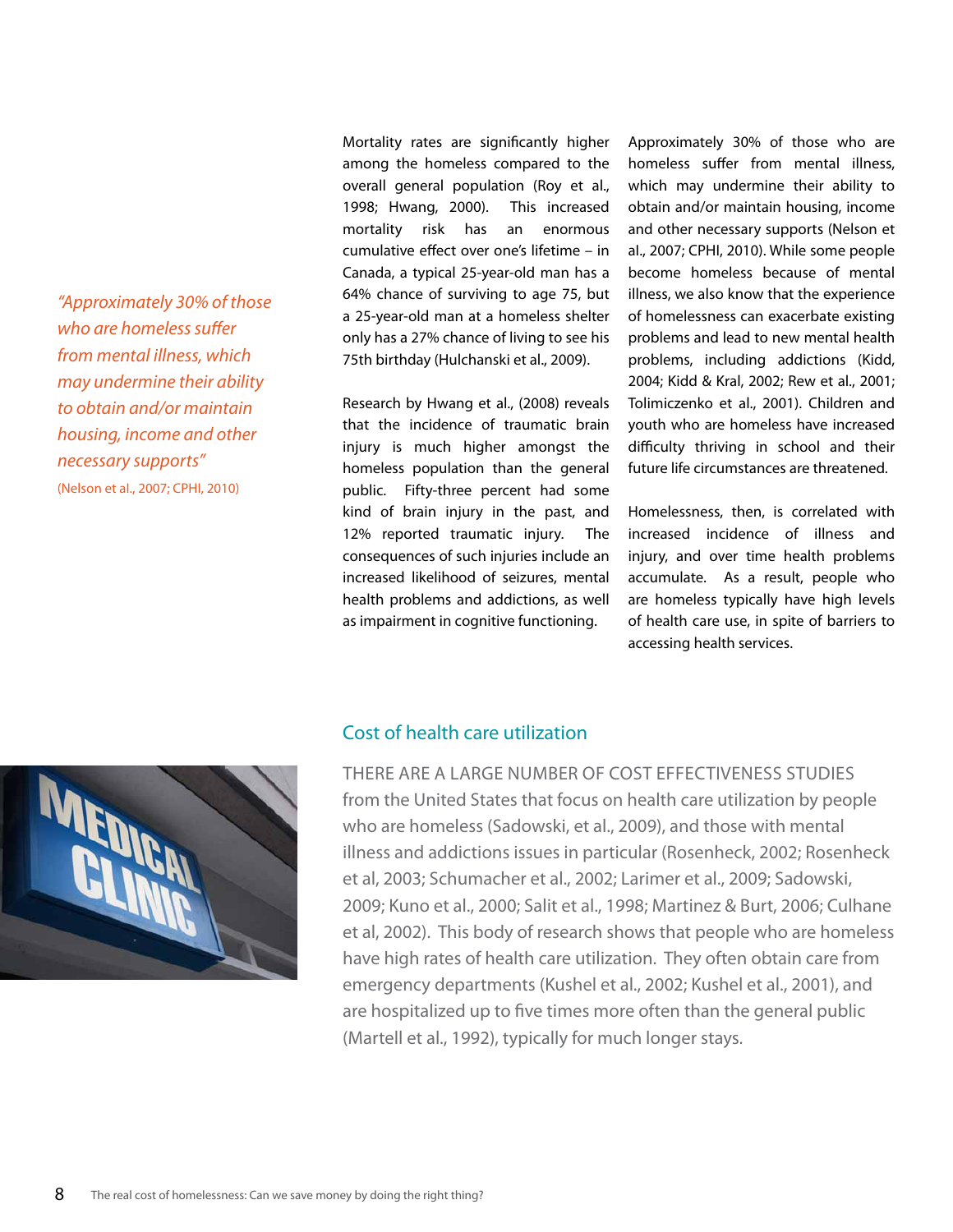DESPITE THE CLEAR DIFFERENCES in health care systems (including access to health care), results from Canada also show higher levels of health care usage. A study by Hwang and Henderson (2010) sampled 1,190 homeless individuals in 2004-05, and compared them to a sample of people who were housed in the general population. Key results indicate much higher levels of health care usage among homeless individuals:



#### Annual cost of hospitalization

- Office visits People who are homeless made on average 10.1 visits annually, at a cost of \$1,850 $^2$ per person. Matched against the housed population, office visits amongst the homeless population were 1.7 times higher for single males, 1.9 times higher for single females and 1.8 times higher for family adults.
- Emergency Department visits – Homeless people visit emergency departments because of trauma, illness and injury, but also because they may have difficulty otherwise accessing mainstream health care. In addition, they may also visit emergency departments due to food, shelter, and safety needs, rather than simply to seek health care (Hwang & Henderson, 2010). During the period of study, 77.3% of the homeless population had been to a hospital emergency department, with an annual rate of 2.1 visits per person, for an annual cost of \$1,464 per person. The cost of emergency room visits by nonhomeless persons was only 13% of the cost for homeless participants.

#### • Hospitalizations –

Thirty-one percent of the homeless participants had been admitted to hospital during the period of study, with much higher rates amongst adult females. The average annual rate of hospitalizations was 0.2 per person, but the rate amongst the sample ranged from 0 to 14.9 average visits per person. The estimated annual hospitalization cost was \$2,495. The estimated total annual cost of hospitalizations amongst housed individuals was only 21% of the cost of homeless persons.

In another more recent study by Hwang et al. (2011), they drew on administrative data to compare the health care utilization of people who are homeless with those who are not homeless. They looked at data from over 93,000 admissions (with an identifier for the 3,081 patients who were homeless) to a downtown academic teaching hospital in Toronto. They reported that "After adjustment for age, gender, and resource intensity weight<sup>3</sup>, homeless patient admissions cost \$2,559

more than housed patient admissions", due in large part to the lengthier stay required by homeless people. They also found that homeless psychiatric patients cost \$1,058 more per admission than housed patients, even after adjusting for length of stay.

Safe, affordable and healthy housing is one of the most fundamental requirements for good health, but also a means to reducing systemic health inequities and in some cases may lower associated long-term healthcare costs. In his annual report to Canadians in 2009, Canada's chief public health officer, Dr. David Butler-Jones, drew the connection between housing and health:

> "Shelter is a basic need for optimal health. Inadequate housing can result in numerous negative health outcomes, ranging from respiratory disease and asthma due to molds and poor ventilation, to mental health impacts associated with overcrowding" (Butler-Jones, 2009: 31).

**<sup>2</sup>** In the original report, dollar figures were quoted in US dollars. Cost have been converted to Canadian dollars, using the date of October 4, 2010 (the month of the release of the report, using the website: OANDA http://www.oanda.com/currency/converter/

**<sup>3</sup>** "Resource intensity weight" is a way of measuring the amount of resources used (such as diagnostic or surgical procedures) used by a person during a hospital stay, and comparing that to the average hospital stay.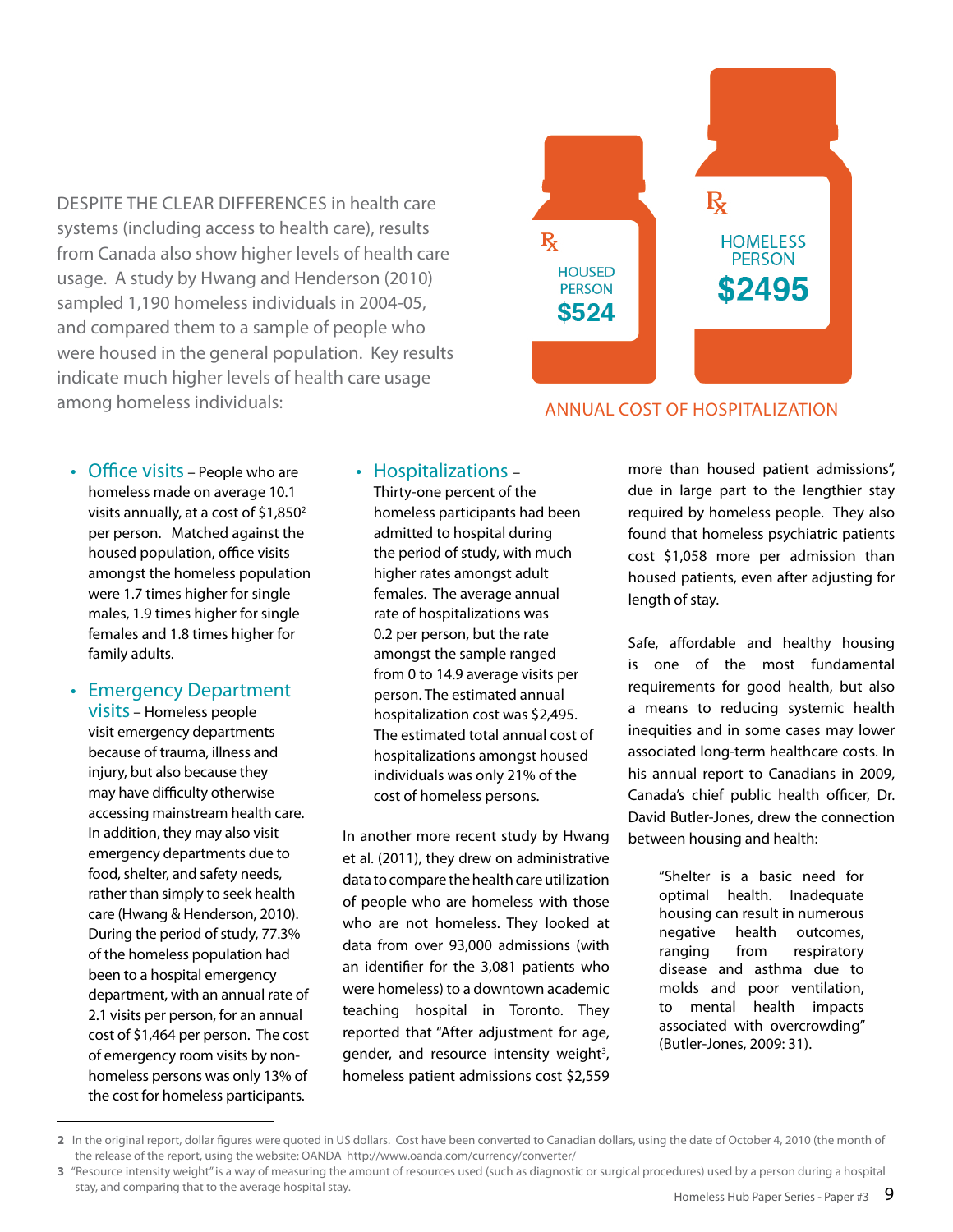# The Cost of **Involvement with the Justice System**



There is a growing body of research that demonstrates that the relationship between homelessness and jail is bi-directional (Kellen et al., 2010; Novac et al., 2006; 2007; O'Grady & Gaetz, 2006; 2009). That is, people who are homeless are much more likely to be arrested and in jail than those who are housed, and without adequate discharge planning and supports, people in prison are more likely to become homeless upon release.

A Canadian study by Kellen et al., (2010) shows that 22.9%, or roughly one in every five prisoners, was homeless when incarcerated. The average stay in custody was a little more than 2 months. Perhaps more significant was the fact that within the general prison population, there is an even higher likelihood of becoming homeless after being discharged: "Based on the survey respondents' plans upon imminent discharge, 32.2 percent will be homeless" (Kellen et al., 2010:31), an increase of 40%. Discharging prisoners into homelessness increases the likelihood that they will reoffend (Harrison, 2001; Gowan, 2002; Kushel et al., 2005; Metraux & Culhane, 2004).

What are the costs of incarceration (putting aside the costs of engagement in the criminal justice system, including policing, court time, etc.)? According to Statistics Canada, in 2008/09 the average annual cost of keeping a male inmate incarcerated was \$106,583 per year, whereas the average annual cost for incarcerating a woman was \$203,061 (Public Safety Canada, 2010).

Community strategies that involve criminalizing homelessness, such as issuing tickets for panhandling or sleeping in public parks, are also expensive and counterproductive (Culhane & Byrne, 2010; O'Grady et al., 2011). A recent Canadian study titled "Can I See Your ID?" (O'Grady et al., 2011) demonstrates the incredible cost of criminalizing homelessness, showing that ticketing leaves people who are homeless with an incredible debt burden that they carry with them when they are housed and trying to maintain stability. In examining the implementation of the Safe Streets Act (SSA)<sup>4</sup> in Toronto, the authors found that the number of tickets issued rose from 710 in 2000, to over 15,324 in 2010, in spite of a steep decline in panhandling and squeegeeing. The total value of the 67,388 tickets issued during this period was more than four million dollars (\$4,043,280), a rather incredible amount when one considers that such tickets are issued to a group of people living in extreme poverty.

**<sup>4</sup>** The Ontario *Safe Streets Act* came into effect in January 2000, in response to the growing visibility of homelessness in Toronto and other major cities in the 1990s. It is provincial legislation designed to address aggressive panhandling and squeegeeing. While never mentioning homelessness specifically, the Act clearly targets homeless persons (O'Grady et al., 2011).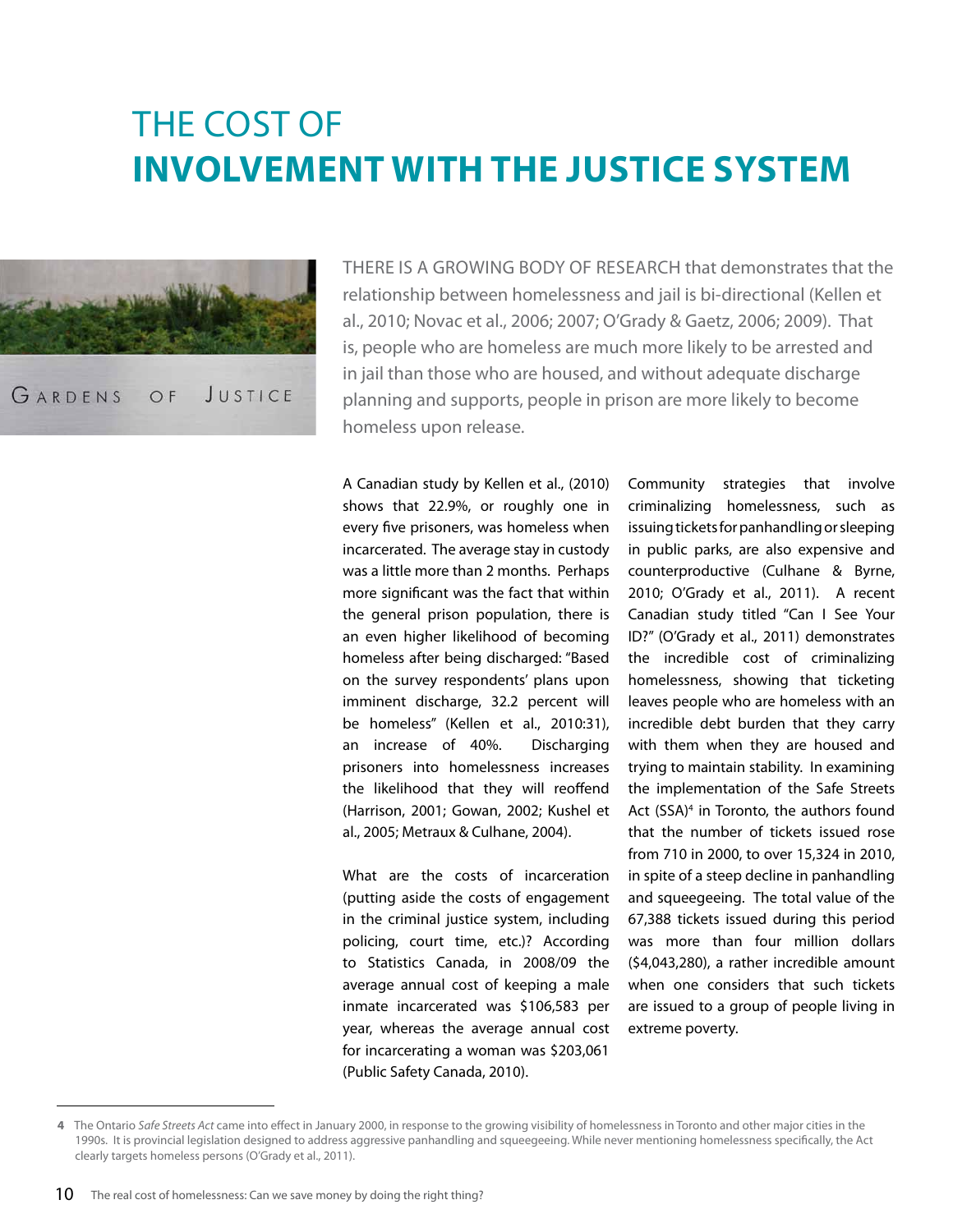In addition to the financial cost to people who are homeless, there is also a cost to the residents of Ontario. The authors estimate that the actual cost to the Toronto Police Service of issuing the SSA tickets was at least \$189,936 in 2009, and \$936,019 over the past eleven years. Note that this does not include the cost of processing tickets, or any followup overhead (for instance if a ticket is challenged in court, or if a bench warrant is issued for non-payment of tickets). This also amounts to 16,847 hours of police time<sup>5</sup>. These costs were incurred by the City for tickets that are rarely paid. Over eleven years, only \$8,086.56 in fines were paid, though the reader should be cautioned that the unpaid debt stays with the person. In other words, even if one becomes stabilized and housed, the debt incurred from all the minor offences remains, which of course can become a threat to stability.

Providing people with stable housing reduces the chances they will become involved with the criminal justice system. At the same time, effective discharge planning from prison saves money in the long run, and makes our communities safer.

The total value of the **67,388 Safe Streets Act (SSA) tickets issued** in Toronto from 2000 to 2010 was **more than four million dollars (\$4,043,280).**

The actual cost to the Toronto Police Service of issuing the SSA tickets was at least \$189,936 in 2009, and **\$936,019 over the past eleven years.**

This amounts to **16,847 hours of police time.**

Over eleven years, only **\$8,086.56 in fines were paid.**



**<sup>5</sup>** Based on 15 minutes worth of time (\$13.89) for a Toronto Police Services First Class Constable (\$81,046 + 24.8% benefits = \$101,145) (Toronto Police Service, 2011).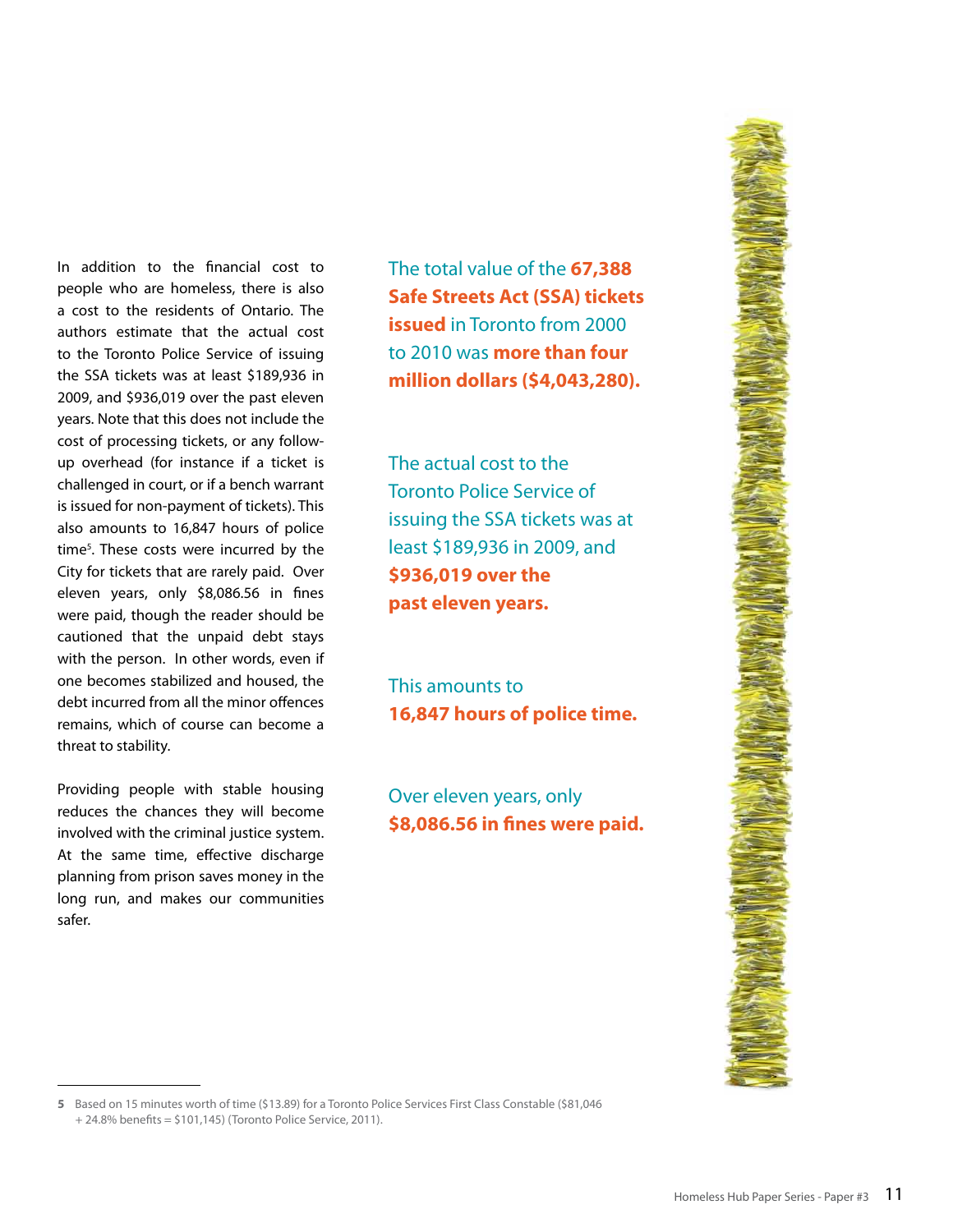# Sooo . . . **How do we save money?**

The shift away from a response to homelessness that focuses on providing emergency services to one that emphasizes prevention can, if implemented effectively, save money. Prevention means stopping people from becoming homeless in the first place. A good example of this is improving discharge planning and transitional housing (and supports) for people leaving corrections. A recent study by the John Howard Society of Toronto shows that with such supports in place, better outcomes can be achieved at a lower cost (Stapleton, et al., 2010). People who are housed when they leave prison are less likely to reoffend, and this results in considerable savings to the criminal justice system. The study argues that by providing supports to someone who would otherwise become homeless the life-time savings to the system is estimated to be \$350,000 per person.

While prevention is important, investing in rehousing people who are already homeless is both humane, and cost effective. For instance, there is considerable evidence that Housing First approaches, even though they involve rent subsidies and in some cases intensive case management, can save money (City of Toronto, 2007; Culhane, Metraux & Hadley, 2002; Gilmer, et al., 2010; Goering, et al., 2012; Larimer, et al., 2009; Mares & Rosenheck, 2010; Perlman & Pavensky, 2006; Rosenheck, et al., 2003).

The recently released Interim Report of the Canadian At-Home /Chez Soi<sup>6</sup> project clearly demonstrates that there are real savings to be had (Goering et al., 2012). Though housing First may be considered by some to be an expensive intervention, the costs are offset in other areas, especially for those who were high service users prior to being housed (those with complex mental health and addictions, for instance).

Housing First makes better use of public dollars in many ways. It shifts the cost of housing infrastructure to the private sector, as most individuals choose scattered site housing in the private market. The cost to the sector includes rent supplements (in Housing First, participants are expected to pay no more than 30% of their income on rent) and supports. While people in Housing First programs do have more home visits from health care providers, and are more likely to use food banks (because they now have a place to store food), the outcomes of the research also show huge impacts on housing stability resulting in fewer nights spent in emergency shelters, decreases in unnecessary emergency room visits and hospital stays and less mental health outpatient visits. For instance, the average annual savings due to a reduction in inpatient stays are \$2,184, and for high service users, the annualized savings are much greater, at \$25,899 per person. The authors point out that "It must be kept in mind that some inpatient admissions are appropriate and what is desired is to reduce its use when other, equally effective, alternatives are available. Shorter lengths of stay are also possible when there is a fixed address" (Goering et al., 2012:28). Finally, there were also fewer incidents of involvement with the police and the criminal justice system. Overall, for high service users, the annual cost savings to all of these systems is \$9,390 per person, per year (Goering et al., 2012:27).

The results for individuals involved in prevention and rehousing strategies go beyond simply cost savings. The above research on interventions that reduce homelessness through prevention or rehousing provides compelling evidence of improved health and quality of life, and a reduction in mental health and addictions. This benefits individuals, families and communities.

**<sup>6</sup>** The At Home/Chez Soi project, funded by the Mental Health Commission of Canada, is the largest demonstration project of Housing First ever conducted, involving a multi-site trial in five Canadian cities.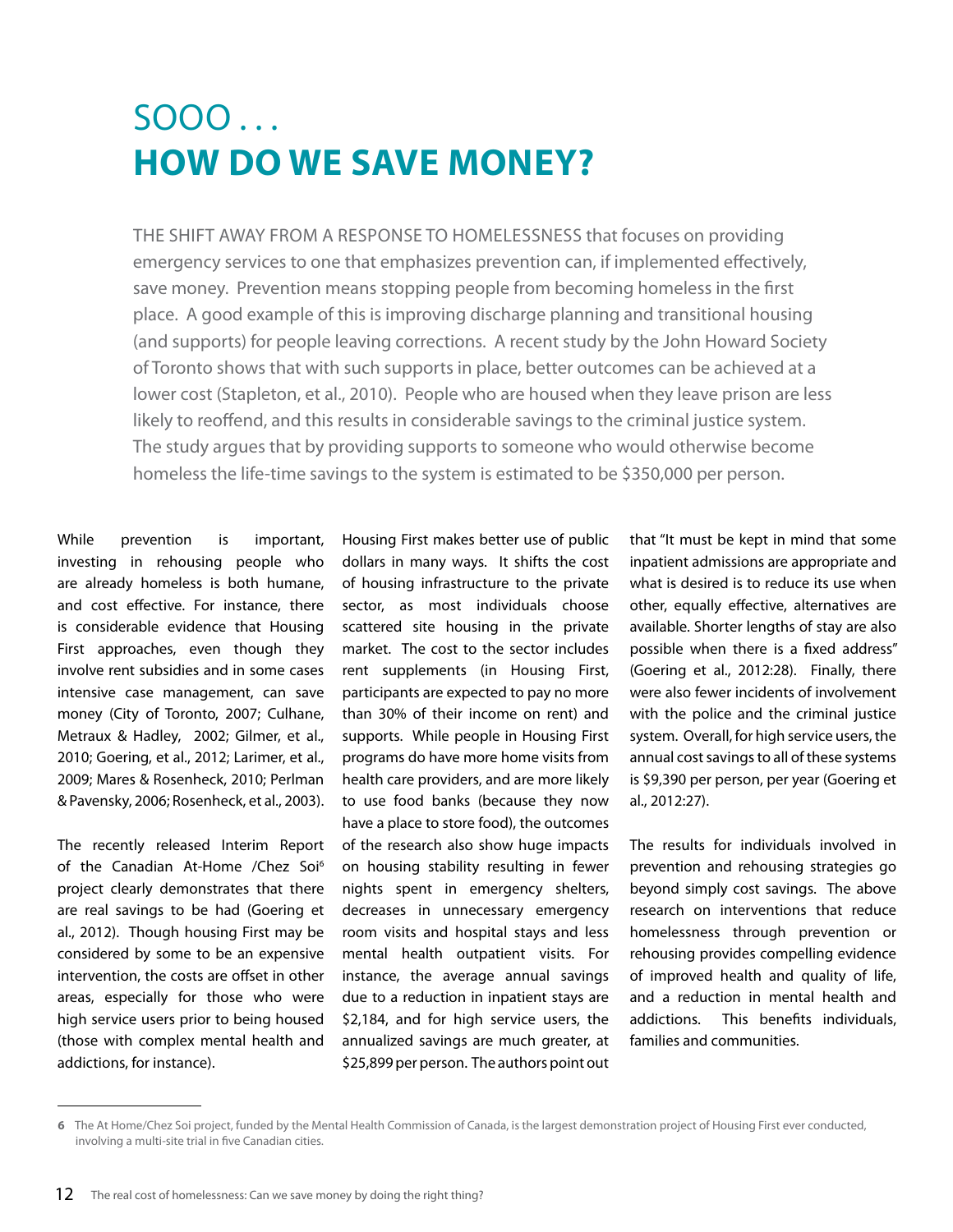# **A word of caution**  ABOUT COST-BENEFIT STUDIES...

Assessing the savings that would accrue from ending homelessness can be challenging, and from a research perspective there are methodological issues that are worth noting.

First, mainstream services (in health care or corrections, for instance) may not accurately capture or report on the housing status of people using their services (Culhane et al., 2011), and access to administrative data from the services that homeless people access is often restricted. This may mean that we are actually underestimating the cost of homelessness. Second, assessing the actual cost of shelter stays can be challenging, in that there is not always consistency in reporting actual operating costs for shelters (Gallagher, 2010). Third, there are methodological problems with many 'cost studies' of chronic homelessness. Reviewers have

argued that some housing intervention studies are biased in their selection of high needs clients who consequently use more services (Rosenheck et al., 2003). A related criticism is that in doing costbenefit analyses of chronically homeless populations, the results are generalized to the broader population of people who experience homelessness (estimated at 80%), who are typically homeless for much shorter periods of time, are less likely to experience mental illness or addictions issues, and are thus less likely to be high users of services (Culhane, 2008). Finally, one must exercise some caution in making the argument that housing people who are homeless reduces health care costs. There is some evidence from the United States that suggests that while people's health improves when they are housed, individuals and families also experience increased access to health care and services, and thus their utilization may in fact *increase* rather than decrease (Culhane et al., 2011). That is, when people are homeless, the shelter system may in some cases supplant the use of needed medical services, and when people do get housed, they may begin to access health and social services they were unable to (but nevertheless were entitled to receive) because of their homelessness.



In spite of these cautions, the review of research on the cost of homelessness in Canada and the United States does make a strong case for shifting our focus from an emergency response (emphasizing emergency shelters, day programs, and law enforcement) to prevention and rehousing. Through calculating – and then discussing – the cost of homelessness, there is a clear opportunity to educate the public, politicians and funders about the real economic impact of homelessness – and our current response - on Canadian society. Below is a brief survey of the evidence.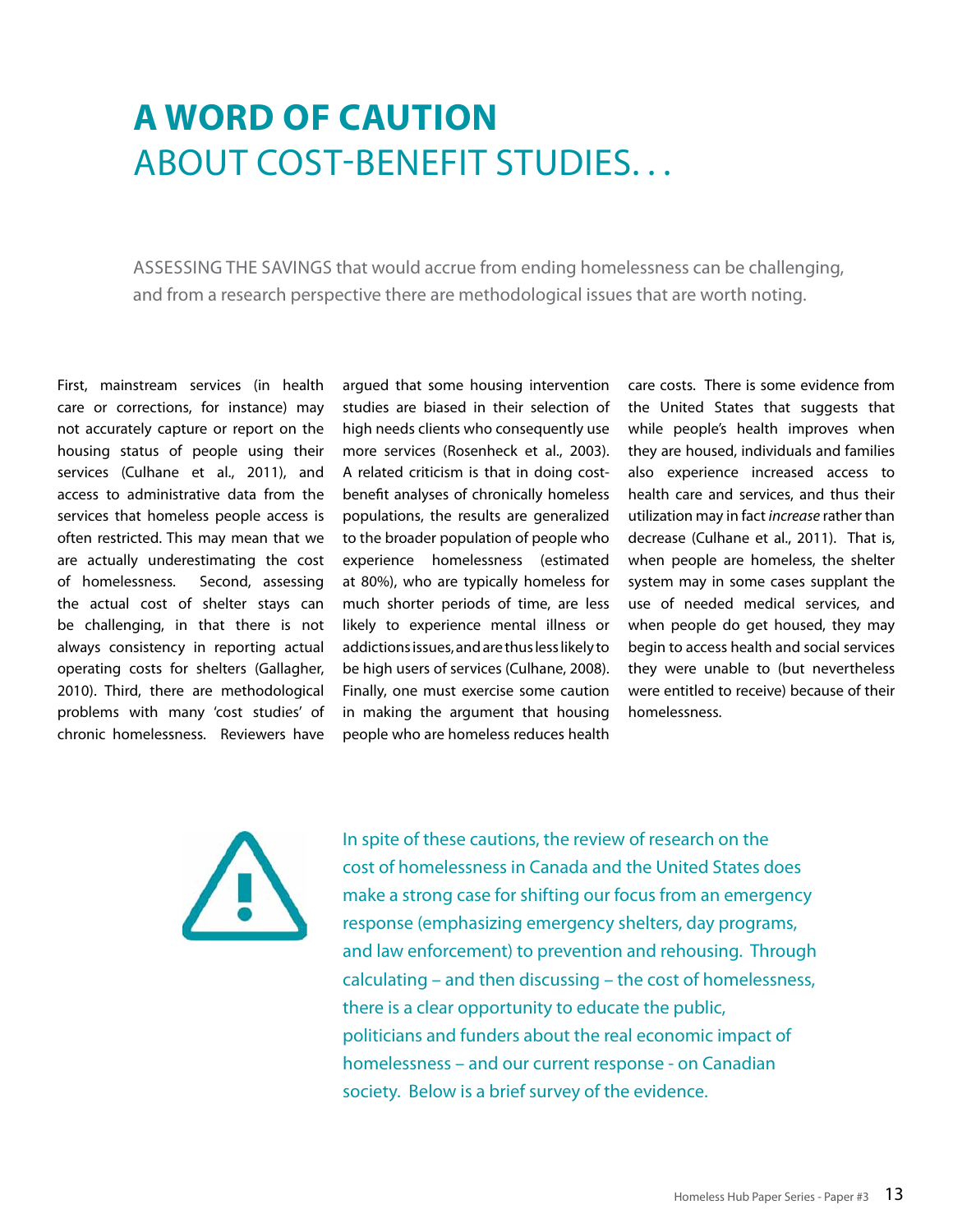# **Conclusion**

Homelessness impacts everyone.

From the costs of emergency shelters, to institutional health and psychiatric services and the criminal justice system, to the individual physical and mental health impact on every homeless person, the causes and effects of homelessness cost all Canadians dearly.

> This is the cost of relying on a system of emergency services such as shelters and drop-ins instead of preventing homelessness and moving people into safe, affordable and in some cases supported housing as quickly as possible. While we will always need some level of emergency services to respond to crises that produce homelessness (family violence, eviction, etc.), building our response to homelessness around emergency services is not a humane solution, nor is it cost effective. By providing people – especially the chronically homeless - with housing and the supports they need, we lower the costs associated with hospital admissions, emergency outpatient services, incarceration, and other emergency services.

Canadian research from Patterson et al., (2008), Shapcott (2007) and Pomeroy (2005) demonstrates very clearly that if we provide homeless people with the housing and supports they need, there are clear cost savings. In Canada, we have often celebrated the fact that we

balanced our national budget in the late 90s, when other countries were unable to. What often goes unstated is that the elimination of the budget deficit came at a great expense: the creation of an infrastructure deficit that included a dramatic downsizing of our national investment in affordable housing. This rush to eliminate the deficit, then, undermined important infrastructure that plays a major role in the prevention of homelessness, and in helping people move out of homelessness - it should be noted that even promising practices such as Housing First do not work as well if there is not an adequate supply of affordable housing (Gaetz, 2011). So when we as citizens say we cannot afford an 'affordable housing strategy', we are missing an important point: the lack of such a strategy in fact costs us a substantial amount of money.

In thinking about the cost of homelessness, however, we need to do more than simply calculate dollars and cents. That is, we also need to be mindful of the human costs of letting people languish in homelessness. The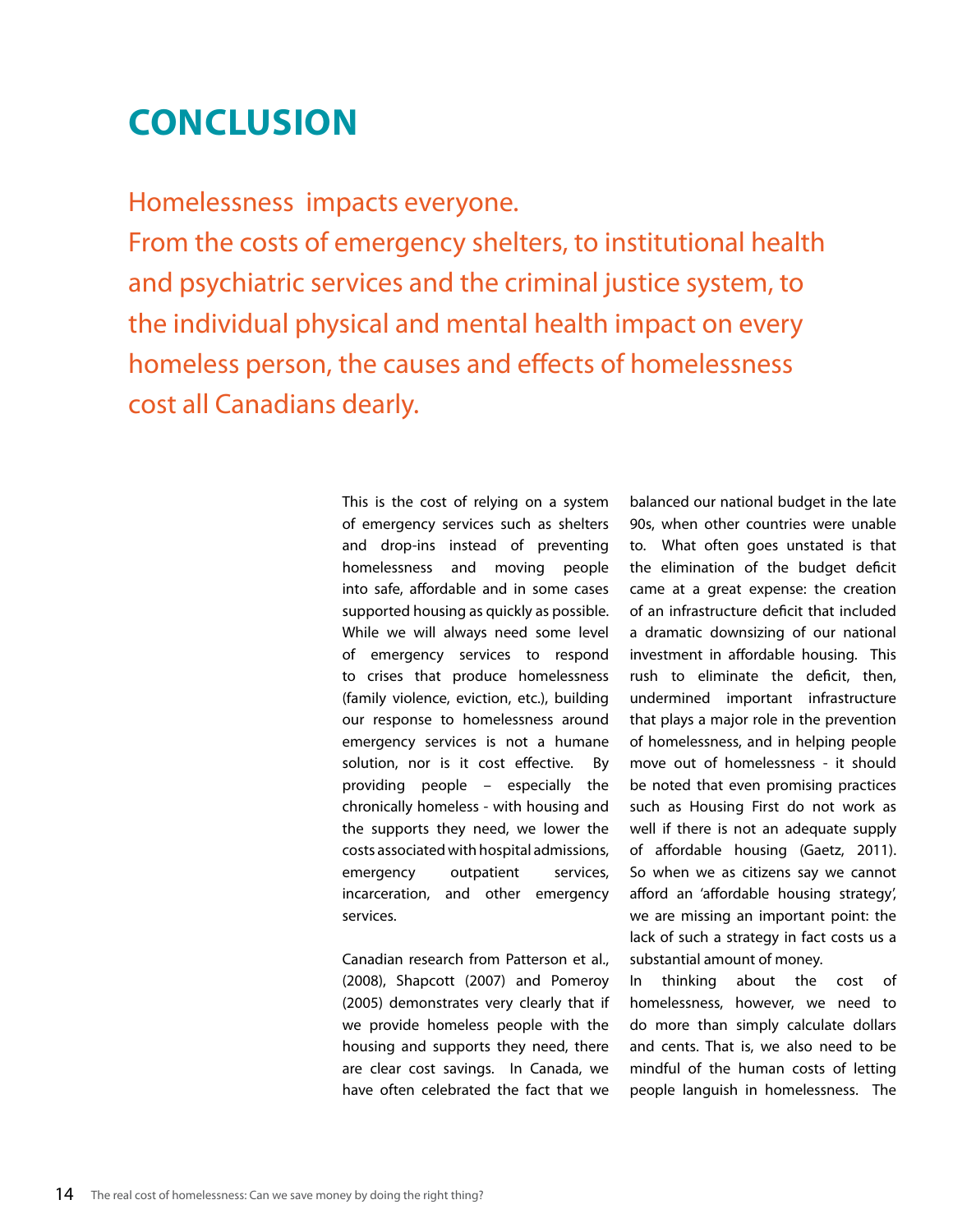*"Whether it's the immorality of increasing usage of emergency shelters by children, families and seniors, or the estimated \$4.5 to \$6 billion annual cost of homelessness, most Canadians seem to agree, according to polls, that the status quo is unacceptable"* 

(Laird, 2007a)

experience of not being able to find a job, of not having a safe and comfortable place to live, and of not having food to eat, can result in a decreased sense of hope for the future, decreased selfesteem, decreased sense of happiness and a loss of social connections; all important contributors to good mental health and wellbeing. The At Home / Chez Soi project demonstrates that not only does Housing First save money, but it leads to improved health, and greater social integration.

The benefits of solving homelessness extend beyond individuals who experience this extreme form of poverty, and impact our communities as well. We know that the costs of homelessness are not just borne by those who directly experience it. Everyone pays at least some of the personal, health, social, economic and governmental costs of homelessness. Homelessness disrupts families, neighbourhoods and communities; thus reintegrating people through housing and supports can lead to family reunification and stronger bonds. Ex-prisoners discharged into homelessness are more likely to reoffend, and by rehousing them upon discharge we make our communities safer.

Homelessness does not simply cost the individual, but costs everyone through increased spending on health care, social services, policing and other programs. Given that the annual cost of leaving someone out on the street is clearly much greater than providing them with housing, it is unthinkable that any Canadian would be without a home.

It is acknowledged that there are considerable challenges in managing a shift from a response to homelessness based on emergency supports to one that focuses more on prevention and rehousing. However, many communities are making this shift. To get there, all levels of government have to be involved (because of different ministerial responsibilities), and there is an important role for community-based organizations and the private sector. At the same time different departments within all levels of government must necessarily work in a coordinated and integrated fashion. If ending homelessness accrues savings to health care, law enforcement and corrections, for instance, the cost cannot be bourne only by municipal governments, and the homelessness and housing sectors.

### **Solving homelessness makes sense.**  Not only are we saving money, we are also doing the right thing.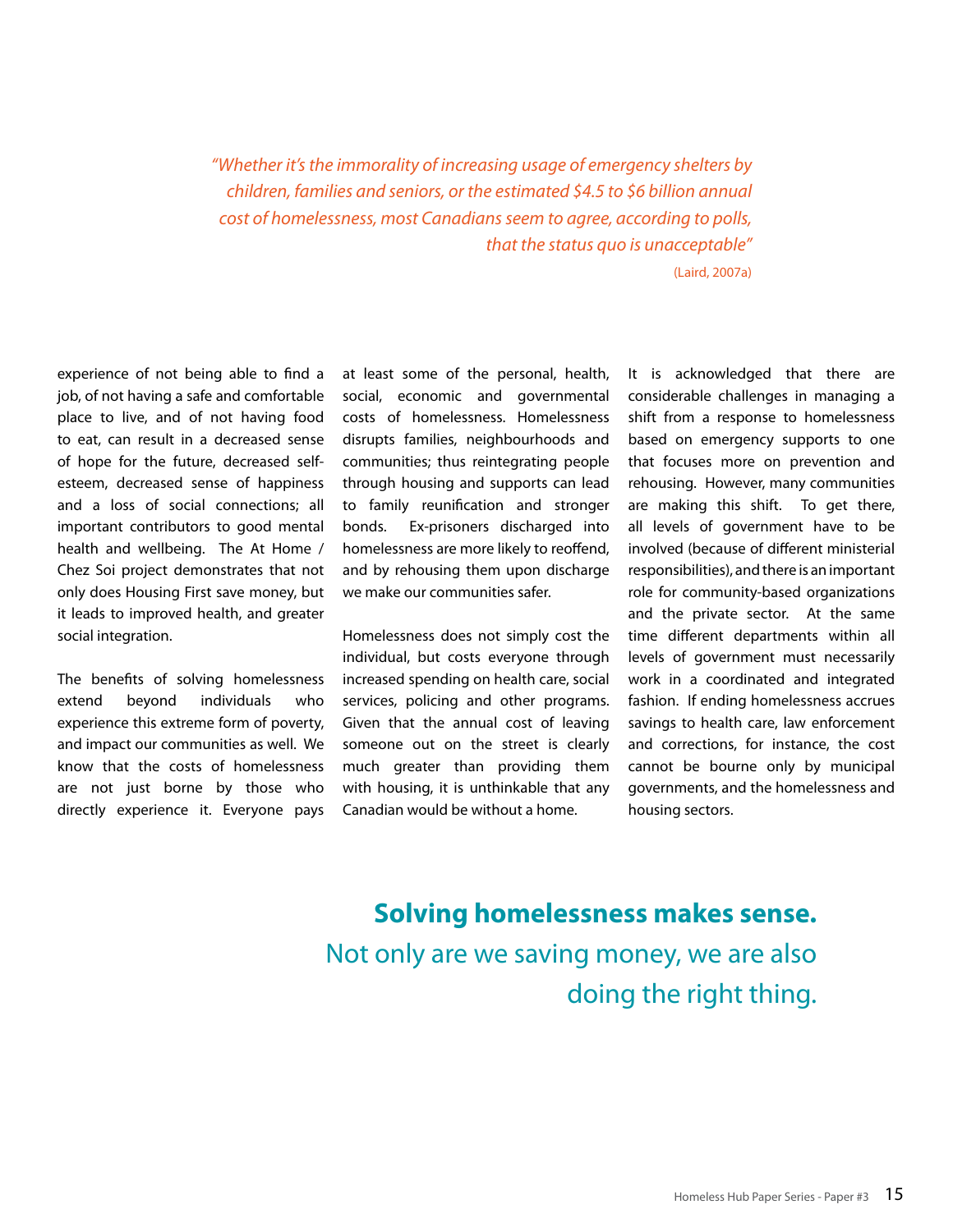# References

Ambrosio, E., Baker, D., Crowe, C., & Hardill, K. (1992). The Street Health Report: A Study of the Health Status and Barriers to Health Care of Homeless Women and Men in the City of Toronto. Toronto, ON: Street Health.

Butler-Jones, D. (2009). The Chief Public Health Officer's Report on the State of Public Health in Canada. Ottawa, ON: Government of Canada.

Calgary Homeless Foundation. (2008). Report on the Cost of Homelessness in the City of Calgary. Calgary, AB: Calgary Homeless Foundation.

Canadian Homelessness Research Network. (2012). Canadian Definition of Homelessness. Retrieved from www.homelesshub.ca/CHRNhomelessdefinition/

Canadian Population Health Initiative of the Canadian Institute for Health Information. (2009). Mental Health, Mental Illness and Homelessness in Canada". In J. D. Hulchanski, P. Campsie, S. Chau, S. Hwang, & E. Paradis (Eds.), Finding Home: Policy Options for Addressing Homelessness in Canada (e-book), Chapter 2.3. Toronto, ON: Cities Centre, University of Toronto.

Chandler, D. & Spicer, G. (2002). Capitated Assertive Community Treatment Program Savings: System Implications. Administration and Policy in Mental Health, 30(1), 3-19.

Cheung, A.M. & Hwang, S.W. (2004). Risk of death among homeless women: a cohort study and review of the literature. Canadian Medical Association Journal, 170(8), 1243-7.

City of Toronto (2007) What Housing First Means for People: Results of Streets to Homes 2007 Post-Occupancy Research. Toronto: Shelter, Support and Housing Administration; 2007.

Culhane, D. (2008). The Cost of Homelessness: A Perspective from the United States. European Journal of Homelessness, 2(1), 97-114.

Culhane, D., Metraux, S., & Hadley, T. (2002). Public Service Reductions Associated With Placement of Homeless Persons with Severe Mental Illness in Supportive Housing. Housing Policy Debates, 13(1), 107 – 163.

Culhane, D., Parker, W., Poppe, B., Gross, B., & Sykes, E. (2007). Accountability, Cost-Effectiveness, and Program Performance: Progress Since 1998. In D. Dennis , G. Locke, & Khadduri J. (Eds.), Toward Understanding Homelessness: The 2007 National Symposium on Homelessness Research. Washington, DC: Department of Health and Human Services and Department of Housing and Urban Development.

Culhane, D. & Byrne, T. (2010). Ending Chronic Homelessness: Cost-Effective Opportunities for Interagency Collaboration. Philadelphia, PA: University of Pennsylvania, Penn School of Social Policy and Practice.

Culhane, D., Park, J.M., & Metraux, S. (2011). The Patterns and Costs of Services Use Among Homeless Families. Philadelphia, PA: University of Pennsylvania.

Eberle, M., Kraus, D., Pomeroy, S., & Hulchanski, D. (2001). Homelessness - Causes & Effects: The Costs of Homelessness in British Columbia. Victoria, BC: Ministry of Social Development and Economic Security.

Flaming, D., Burns, P., Matsunaga, M., Sumner, G., Moreno, M., Toros, H., & Doan, D. (2009). Where We Sleep: Costs when Homeless and Housed in Los Angeles. Los Angeles, CA: Economic Roundtable.

Frankish, C.J., Hwang, S.W., & Quantz, D. (2005). Homelessness and Health in Canada - Research Lessons and Priorities. Canadian Journal of Public Health, 96, S23-S29.

Frankish, J., Hwang, S., & Quantz, D. (2008). The Relationship Between Homelessness and Health: An Overview of Research in Canada. In J. D. Hulchanski et al. (Eds.), Finding home: Policy options for addressing homelessness in Canada (e-book), Chapter 2.1. Toronto, ON: Cities Centre, University of Toronto.

Gaetz, S. (2008). Why are we Still Struggling with Homelessness in Canada? Canadian Housing, 24, 27-31.

Gaetz, S. (2010). The Struggle to End Homelessness in Canada: How we Created the Crisis, and How We Can End it. The Open Health Services and Policy Journal, 3, 21-26.

Gaetz, S. (2011). Can housing first work if there isn't enough affordable housing? CrossCurrents: The Journal of Addiction and Mental Health, January.

Gaetz, S., & O'Grady, B. (2006). The missing link: Discharge planning, incarceration and homelessness. Toronto, ON: The John Howard Society of Ontario.

Gaetz, S., & O'Grady, B. (2009). Homelessness, Incarceration, & the Challenge of Effective Discharge Planning: A Canadian Case. In J. D. Hulchanski et al. (Eds.), Finding home: Policy options for addressing homelessness in Canada (e-book), Chapter 7.3. Toronto, ON: Cities Centre, University of Toronto.

Gaetz, S., O'Grady, B., & Buccieri, K. (2010). Surviving Crime and Violence Street Youth and Victimization in Toronto. Toronto, ON: Justice for Children and Youth & the Homeless Hub.

Gallagher, L. (2010). The Absolute Cost of Homelessness: A DI Discussion Paper. Calgary, AB: Calgary Drop-In and Rehab Centre.

Gilmer TP, Stefancic A, Ettner SL, Manning WG, Tsemberis S. (2010) Effect of full-service partnerships on homelessness, use and costs of mental health services, and quality of life among adults with serious mental illness. Arch Gen Psychiatry. Jun 2010;67(6):645-652.

Goering, P., Velhuizen, S., Watson, A., Adair, C., Kopp, B., Latimer, E. & Ly, A. (2012) At Home/Chez Soi Interim Report. Mental Health Commission of Canada

Gowan, T. (2002). The Nexus: Homelessness and incarceration in two American cities. Ethnography, 3(4), 500‐534.

Harrison, L. (2001). The Revolving Prison Door for Drug‐Involved Offenders: Challenges and Opportunities. Crime & Delinquency, 47(3), 462‐485.

Holtgrave, D., Briddell, K., Little, E., Valdivia Bendixen, A., Hooper, M., Kidder, D., Wolitski, R., Harre, D., Royal, S., & Aidala, A. (2007). Cost and Threshold Analysis of Housing as an HIV Prevention Intervention. AIDS and Behaviour, 11, Supplement 2, 162-166.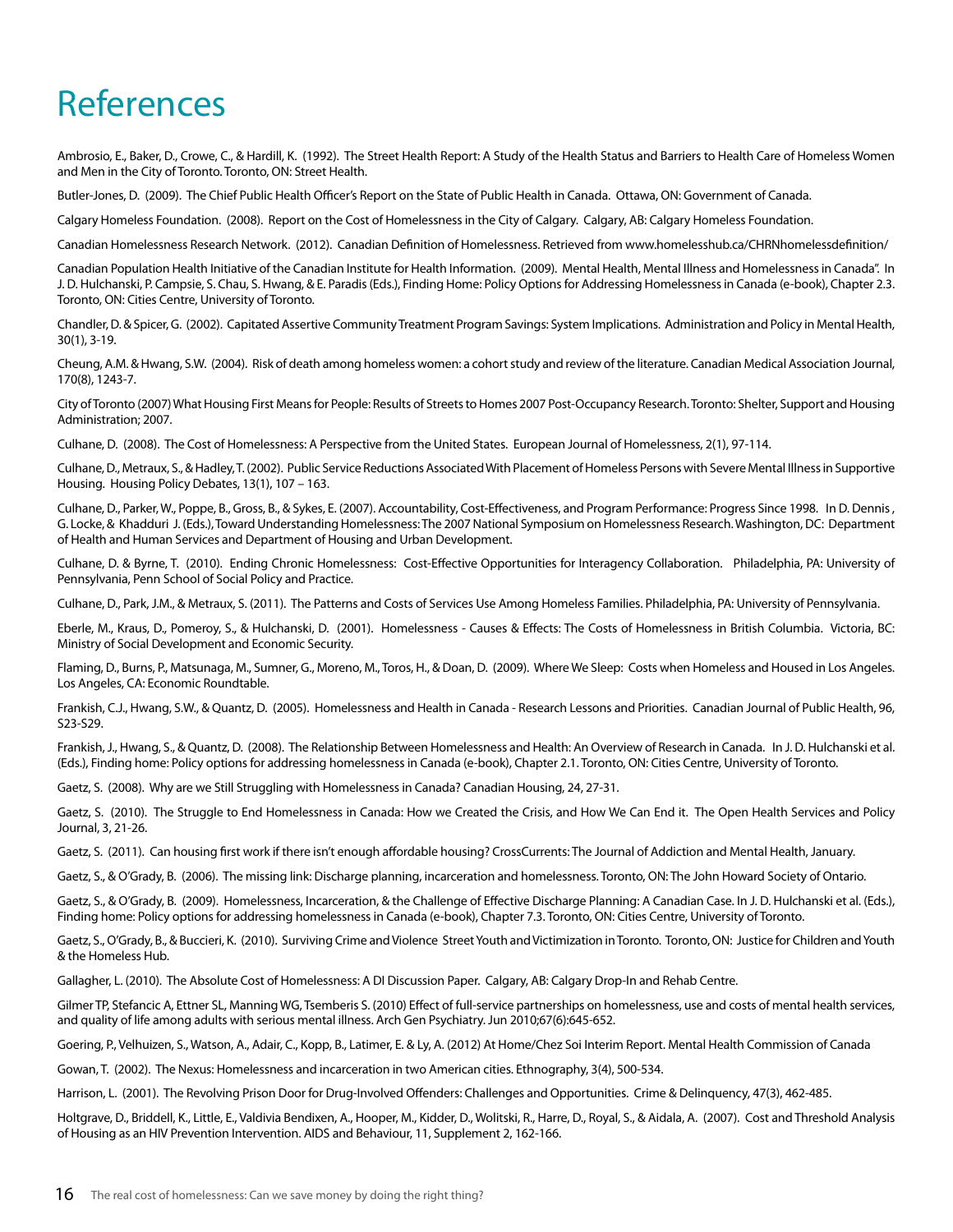Hulchanski, J. D. (2009). Homelessness in Canada: Past, Present, Future [Presentation Slides] . Retrieved from http://www.scribd.com/Hulchanski/d/14126679- Homelessness-Past-Present-Future-Hulchanski-2009

Hulchanski, D., Campsie, P., Chau, S., Hwang, S., & Paradis, E. (2009). Homelessness: What's in a Word? In: J.D. Hulchanski et al. (Eds.), Finding Home: Policy Options for Addressing Homelessness in Canada, Introduction. Toronto, ON: Cities Centre Press, University of Toronto.

Hwang, S. W. (2000). Mortality among men using homeless shelters in Toronto, Ontario. The Journal of the American Medical Association, 283(16), 2152‐2157.

Hwang, S.W. (2001). Homelessness and health. Canadian Medical Association Journal, 164(2), 229-33.

Hwang, S. W., O'Connell, J., Lebow, J., Bierer, M. F., Orav, E., & Brennan, T. A. (2001). Health Care Utilization Among Homeless Adults Prior to Death. Journal of Health Care for the Poor and Underserved, 12(1), 50-58.

Hwang, S., Tolomiczenko, G., & Redelmeier, D. (2008). The effect of traumatic brain injury on the health of homeless people. Canadian Medical Association Journal, 179(8), 779-784.

Hwang, S. & Henderson, M. (2010). Health Care Utilization in Homeless People: Translating Research into Policy and Practice. Agency for Healthcare Research and Quality, Working Paper No. 10002.

Hwang, S.W., Weaver, J., Aubry, T., & Hoch, S. (2011). Hospital costs and length of stay among homeless patients admitted to medical, surgical, and psychiatric services. Med Care, 49(4), 350-4.

Kellen, A., Freedman, J., Novac, S., Lapointe, L., Marranen, R., & Wong, A. (2010). Homeless and Jailed: Jailed and Homeless. Toronto, ON: The John Howard Society of Toronto.

Khandor, E. & Mason, K. (2007). The Street Health Report 2007. Toronto, ON: Street Health.

Kidd, S. A. (2004). The walls were closing in, and we were trapped: A qualitative analysis of street youth suicide. Youth & Society, 36(1), 30-55.

Kidd, S. A., & Kral, M. J. (2002). Suicide and prostitution among street youth: A qualitative analysis. Adolescence, 37(146), 411-430.

Kulik, D.M., Gaetz, S., Levy, A.S., Crowe, C., & Ford-Jones, E.L. (2011). Homeless youth's overwhelming health burden – a review of the literature. Pediatrics and Child Health, 16(6), 43-47.

Kuno, E., Rothbard, A., Averyt, J., & Culhane, D. (2000). Homelessness Among Persons With Serious Mental Illness in an Enhanced Community-Based Mental Health System. Psychiatric Services, 51(8), 1012 – 1016.

Kushel, M. B., Vittinghoff, E., & Haas, J. S. (2001). F actors associated with the health care utilization of homeless persons. The Journal of the American Medical Association, 285(2), 200‐206.

Kushel, M. B., Perry, S., Bangsberg, D., Clark, R., & Moss, A. R. (2002). Emergency department use among the homeless and marginally housed: Results from a community‐based study. American Journal of Public Health, 92(5), 778‐784.

Kushel, M., Hahn, J., Evans, J., Bangsberg, D., & Moss, A. (2005). Revolving Doors: Imprisonment among the Homeless and Marginally Housed Population. American Journal of Public Health, 95(10), 1747‐1752.

Laird, G. (2007a). Shelter : Homelessness in a Growth Economy: Canada's 21 Century Paradox. Calgary, AB: Sheldon Chumir Foundation for Ethics in Leadership.

Laird, G. (2007b) The true cost of homelessness. Toronto Star. Tuesday, June 26, 2007

Larimer, M., Malone, D., Garner, M., Atkins, D., Burlingham, B., Lonczak, H., Tanzer, K., Ginzler, J., Clifasefi, S., Hobson, W., & Marlatt, G. (2009). Health Care and Public Service Use and Costs Before and After Provision of Housing for Chronically Homeless Persons With Severe Alcohol Problems. The Journal of the American Medical Association, 301(13), 1349 – 1357.

Linkins, K., Brya, J., & Chandler, D. (2008). Frequent users of Health Services Initiative: Final Evaluation Report. Falls Church, VA: The Lewin Group.

Mares, A.S., Rosenheck, R.A. (2010) Twelve-month client outcomes and service use in a multisite project for chronically homelessness adults. Journal of Behavioral Health Services and Research. Apr 2010;37(2):167-183.

Martell, J. V., Seitz, R. S., Harada, J. K., Kobayashi, J., Sasaki, V. K., & Wong, C. (1992). Hospitalization in an urban homeless population: The Honolulu Urban Homeless Project. Annals of Internal Medicine, 116(4), 299‐303.

Martinez, T. & Burt, M. (2006). Impact of Permanent Supportive Housing on the Use of Acute Care Health Services by Homeless Adults. Psychiatric Services, 57(7), 992 – 999.

Metraux, S. & Culhane, D. (2004). Homeless shelter use and reincarceration following prison release. Criminology & Public Policy, 3(2):139‐160.

Mondello, M., Bradley, J., Chalmers McLaughlin, T., & Shore, N. (2009). Cost of Rural Homelessness: Rural Permanent Supportive Housing Cost Analysis. Augusta, ME: State of Maine.

Moore, T. (2006). Estimated Cost Savings Following Enrollment in the Community Engagement Program: Findings from a Pilot Study of Homeless Dually Diagnosed Adults. Portland, OR: Central City Concern.

The National Center on Family Homelessness. (2009). The Minnesota Supportive Housing and Managed Care Pilot. Saint Paul, MN: Hearth Connection.

National Council on Welfare. (2011). The Dollars and Sense of Solving Poverty. Ottawa, ON: National Council on Welfare.

Nelson, G., Aubrey, T., & Lafrance, A. (2007). A Review of the Literature on the Effectiveness of Housing and Support, Assertive Community Treatment, and Intensive Case Management Interventions for Persons With Mental Illness Who Have Been Homeless. American Journal of Orthopsychiatry, 77(3), 350-361.

Novac, S., Hermer, J., Paradis, E., & Kellen, A. (2006). Justice and Injustice: Homelessness, Crime, Victimization and the Criminal Justice System. Toronto, ON: Centre for Urban and Community Studies.